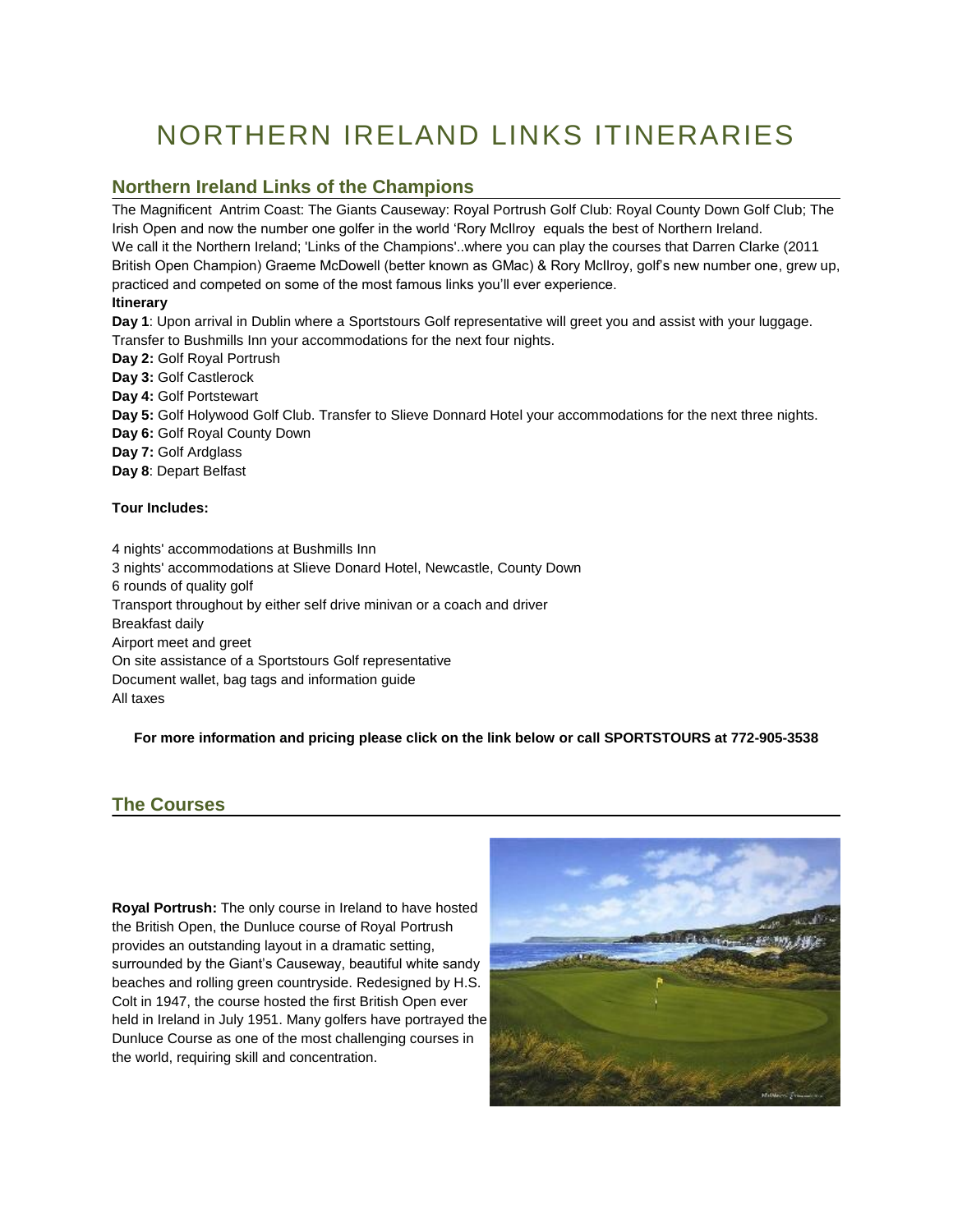**Castlerock Golf Club:** The course was laid out by Ben Sayers in 1901 and zigzags between soaring dunes, creating a memorable golfing experience. With a magnetic combination of beauty, challenge and sheer fun, this course lies on undulating and elevated land at the mouth of the River Bann. The spectacular scenery and views from the  $17<sup>th</sup>$  tee are worth any detour.

**Portstewart Golf Club:** When the club was founded in 1894, it had a short nine-hole course at the start of the present day, which was called the Old Course. In 1908, the headquarters transferred to the Strand Course, which was laid out by Mr. Gow of Portrush. This remained largely unchanged until further land purchase in the 1960s permitted more expansion. The first nine holes skirt the sand dunes to provide classic links ground while the second nine have more of an inland character. In 1992, a further extension into the dunes made a second nine-hole course, The Riverside

**Holywood Golf Club:** Holywood is an 18 hole undulating parkland course neighbouring Redburn Country Park on the outskirts of Belfast City and is the home course to the # 1 golfer in the world Rory McIlroy. The course overlooks the city and Belfast Lough with views that are unrivalled in the area. To score well requires accurate driving as opposed to length and good approach shots are needed to find the greens. You will find the course enjoyable and be amazed by the scenery.

**Royal County Down Golf Club:** Molded into the existing terrain with minimum adjustments, this beautiful course is set against the background of the Mountains of Mourne. With fast and difficult to read greens, the course has five blind tee shots, and the greens are partially obscured on a number of approach shots. The course, in excellent condition, serves as an exceptional test of golfing skill. A second 65-par course is also available.